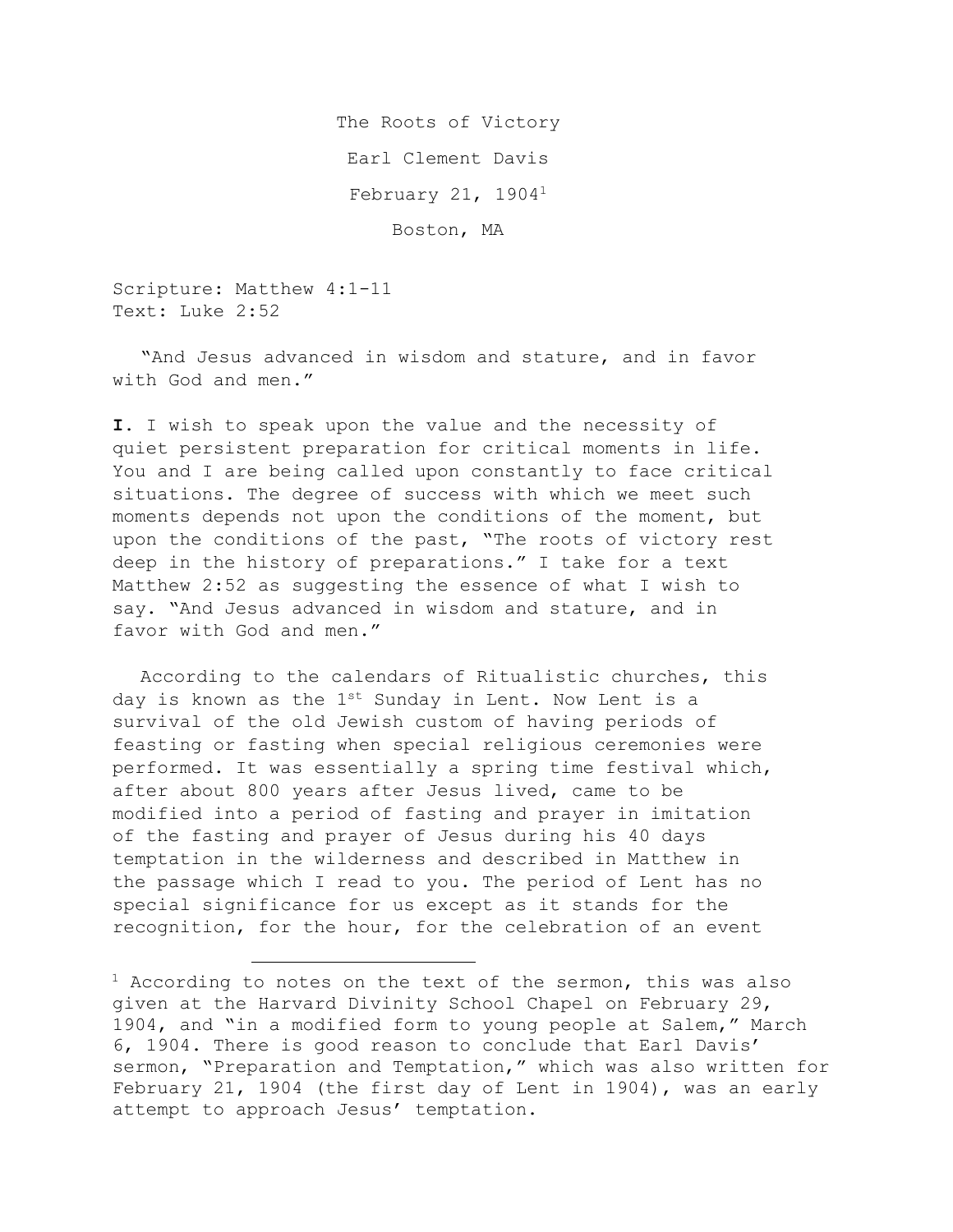which marks the turning point in the life of Jesus, and perhaps a turning in the life of the people whose tradition we share.

But what, in fact, is the real event in Jesus' life that the writer of the Gospel is trying to picture in this passage? It is evident from the fact that the writer tries to make it so unnatural and powerful that he regarded it as an event of some importance. Now, let us see what it really means. We remember that just previous to this so-called 40 days temptation in the wilderness Jesus had been baptized by John the Baptist in the Jordan. The story of Luke tells us that about 18 years before this time of Baptism and temptation, Jesus had gone with his father and mother up to Jerusalem to the feast of the Passover. At the time of this visit Jesus for the  $1^{st}$  time in his life had caught a glimpse of the kind of life he wanted to live. This little scene of the boyhood of Jesus, which know so well from Hoffman's beautiful painting, is very real to us, for each one of us can recall some great moment in our early life, when we first caught a glimpse of the life before us, when we 1<sup>st</sup> began to grow into manhood and womanhood, and first began to think of what we would like to do in life. Such a moment in Jesus' life is this one with the doctors in the Temple Hall he begins to become a man.

But he goes back home with his parents, works away at his trade, keeping his mind alert, studying human virtue, learning to see the spirit of God in all life. Slowly but surely he "was advancing in wisdom and stature, and in favor with God and man." But after these 18 years, he comes to the Jordan to be baptized of John in the Jordan. This is an important day for Jesus. Behind him is that long hard struggling period of preparation. Before him is the uncertainty of his life, the uncertain future. It is one of those great critical moments of life when one stops, hesitates, before actually going ahead. As he actually comes to the point of breaking away from the past and going boldly into the future, he stops, hesitates, amazed at the significance of the step in his life, he almost recoils from its possible dangers and errors. Just as one stops, half turns back upon the threshold, as he is about to leave the warm protected home and go into the cold wintery darkness without so Jesus standing upon the threshold of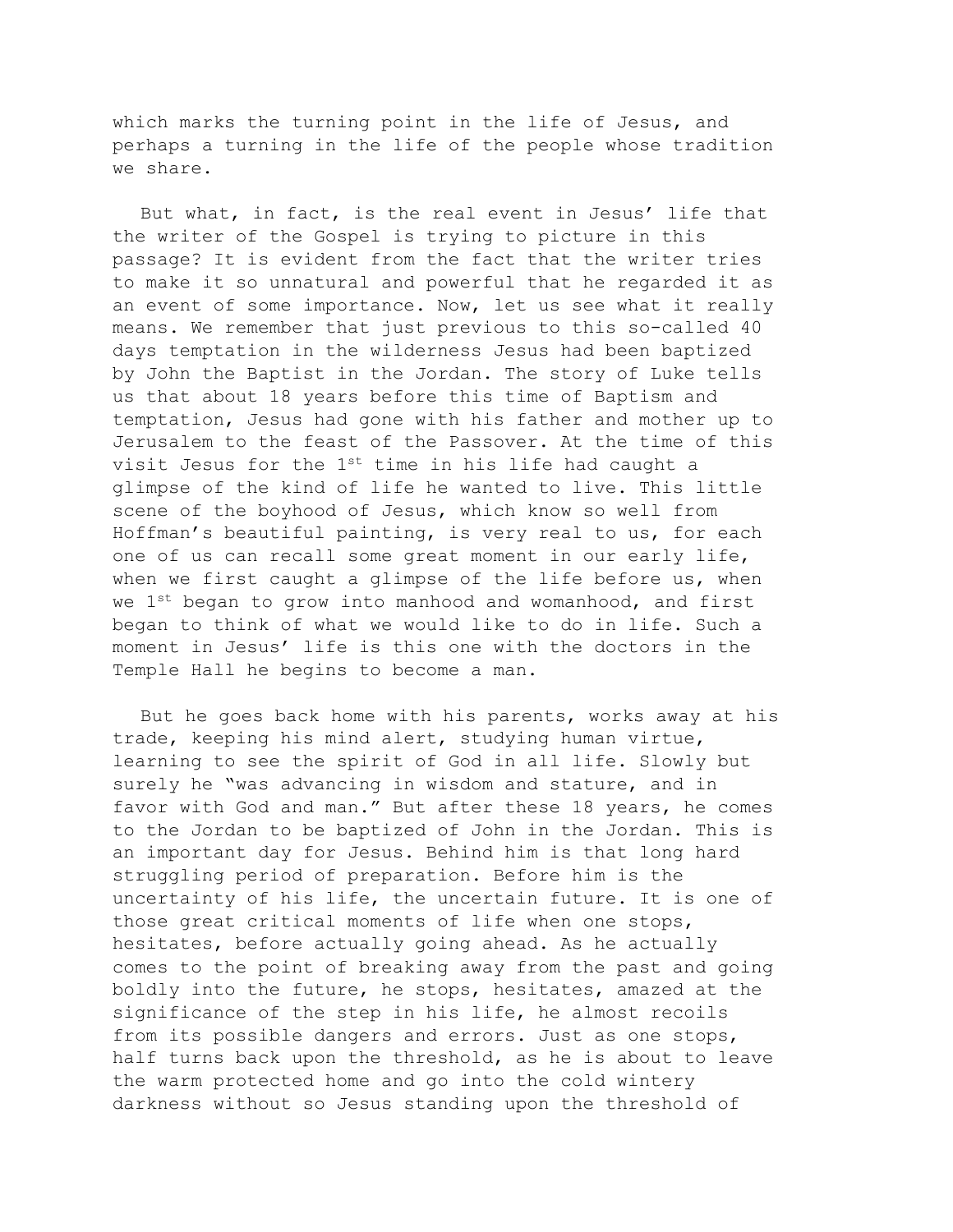his quiet protected, secluded life in Nazareth, hesitates before he steps forth into the cold chilly world to meet there his rebuffs and disappointments, his successes and victories. This moment of Jesus' life, a moment of doubt, hesitation, as he turns from his early life to his public ministry, is the real event of Jesus' life that Matthew is trying to describe. It is this event that ritualistic churches honor and celebrate by their period of Lent.

**II.** But why should Jesus so hesitate and doubt at this period? What was there in his life or his teaching that made him feel uncertain at this critical moment as to whether or not he should take up his public life? The fact is that Jesus knew that the ideas that he was going to teach, the religion that he believed, that he must preach, was not the traditional time-honored religion of the Jews. The Jews where bound hand and foot, body and soul by their strict unyielding obedience to the Law of their father to the traditional ritual, to the time-honored conceptions concern God and his revelations to his chosen people. These old forms had ceased to have that vital moral meaning that they once had. Jesus himself attacked them bitterly, "Woe unto you, Scribes. Pharisees. Hypocrites. for ye cleanse the outside of the cup and of the platter, but within they are full of extortion and excess."

But in contrast to these conceptions Jesus had learned to see God in nature, in man, and in his own soul. Jesus had found God the father. To him the real essence of the religious life was love to God and love to man. So long as these forms actually contributed to the moral and religious life, Jesus did not object to them. Only when they lacked moral content, and dwarfed the spiritual life did Jesus ignore their forms. When the Pharisees upbraided him for plucking the grain on the Sabbath which was contrary to the law, he replied, "The Sabbath was made for man, and not man for the Sabbath: So that the son of man is Lord even of the Sabbath." The point is that Jesus was a man of plain common sense, and he would accept those forms only as they ministered to his moral and spiritual life.

Now Jesus saw the great moral significance of his ideas: He realized that to give expression to them would bring contention and strife into the Jewish life. He undoubtedly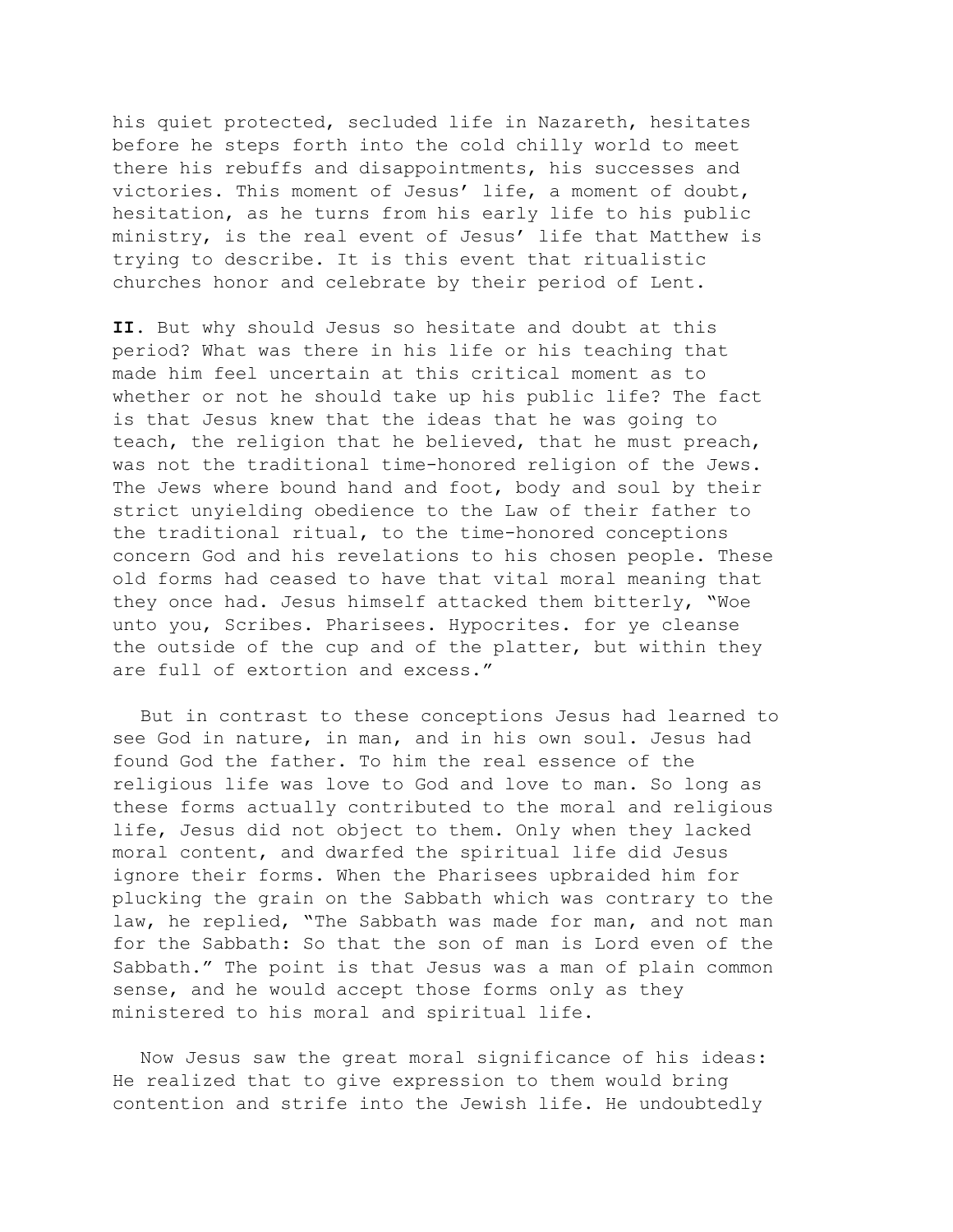realized that it would bring upon him reproach, disgrace, and perhaps death. He knew that the ideas which were developing in his mind, and were feeding his moral and spiritual nature, would bring contention and opposition among the people whom he knew. So it was that Jesus hesitated just at the time he was to begin preaching. He was tempted. Should he keep to himself those great ideas that were so noble and soul-satisfying, or should he make the sacrifice, and at the risk of his own life give them to others? That was the great temptation of Jesus. Because Jews realized that the great importance and significance of his teaching, he stood there as it were, after his Baptism, debating with himself as to whether he should do the greater work of his public ministry, or retreat to enjoy his own quiet life as a carpenter in Nazareth? It is just as when a great sailing vessel beating against the wind sails along on one tack for a time. When the time comes to take a new tack, to sail in a different direction, responsive to the turn of the rudder, she begins to change her course, but there is a moment when the sails hang loose, when the ship quivers and hesitates, seeming uncertain just what to do, and then suddenly the wind fills the sails and with a plunge she takes up her new course. So Jesus, at this turning point of his life, stops, hesitates, uncertain. But soon the decision is made, and he follows his new course of public life unerringly, unfaulteringly, through the opposition of his own people, through the desertion of his friends, the hatred of his enemies. Through all these trials he moves slowly and steadily to the very day when for his love for God and man, for his uncompromising devotion to truth, he stood at the great test and laid down his life for others. So Jesus' great temptation was one of those turning points, one of those dramatic critical moments in his life, when great issues were at stake, and when he was called upon to show what kind of stuff he was made of.

**III.** We are especially interested in this particular event of Jesus' life, not because it was a temptation, not because it was a moment of trial, but because we can look back upon that moment, and with a feeling of pride and satisfaction know that it was a moment of great victory. So great and momentous were the powers at stake, that we have to find an explanation for the victory. Where are the roots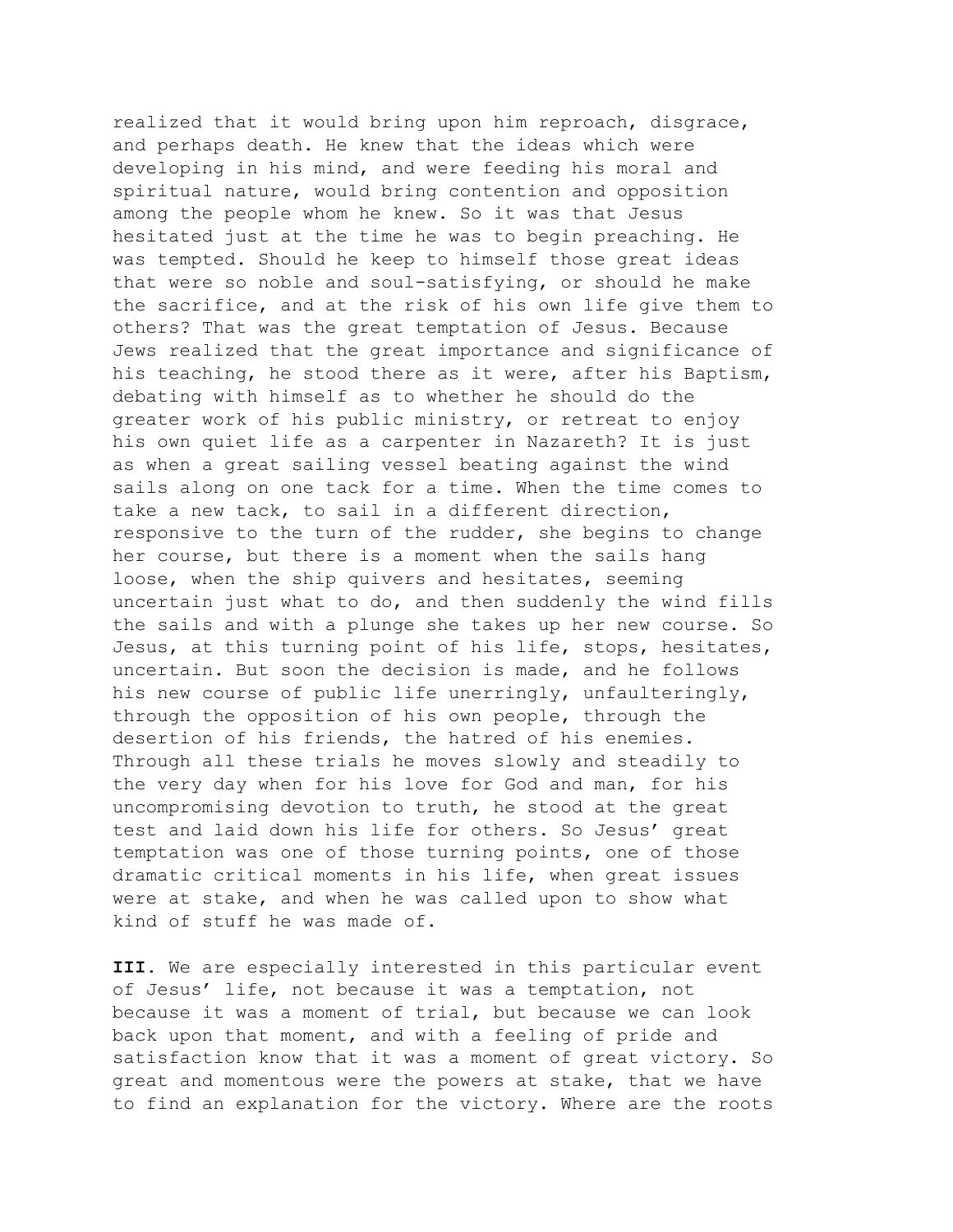of victory? When did he win the victory? We go to a plant whose growth we have been watching for weeks. So we find there the full blown flower. We stop in amazement. A miracle has been performed. How wonderful! When did it blossom? We stop to think. We trace back of the months of growth. We remember the growing seed breaking up through the earth. We remember the  $1^{st}$  tender leaf. We remember when the small delicate bud appeared, and then how we watched it grow, and expand and enlarge, and now suddenly the flower. When did it blossom? It has been blossoming all the time. Day by day the growth and progress has been toward that blossom. The roots of the flower go back to the earliest movement of seed life under the ground. When did Jesus win the victory? Not at this great critical moment, long before that the victory had been won. This moment of dramatic victory is simply the flowering of his long preparations. The roots of his victory run back into those early years. There with this father and mother in Nazareth. There among his young friends, as a boy, as a youth, as a young man, there at the carpenter's bench, there in the quiet, complex village life of Nazareth, that is when Jesus had won his victory.

In this quiet lonesome hours of daily life Jesus had already overcome his great temptation. Although at the very moment when he is to show the product of his years of preparation, he stops, hesitates, doubts, yet the temptation had been overcome, and the victory had been won in those days when in the small things of daily life, he had learned to do the thing that was right, and noble and true. It is, after all, the unwritten record of Jesus' life that is the noblest and truest. We find him in this great crisis of his life true to a deep-rooted principle, but in our imagination we go back of that event, and find the roots of the victory in the silent conquests made in the hours of slow plodding preparation, when unnoticed by the world, by the very nobility of his own soul, he won victory after victory. Such a training, such a preparation but then the beautiful blossom.

In the early morning hours the sleeping army is aroused by the Bugle call to arms floating out across the still dark air. Suddenly as out of the very darkness of the night an enemy had come upon them. The call is sounded.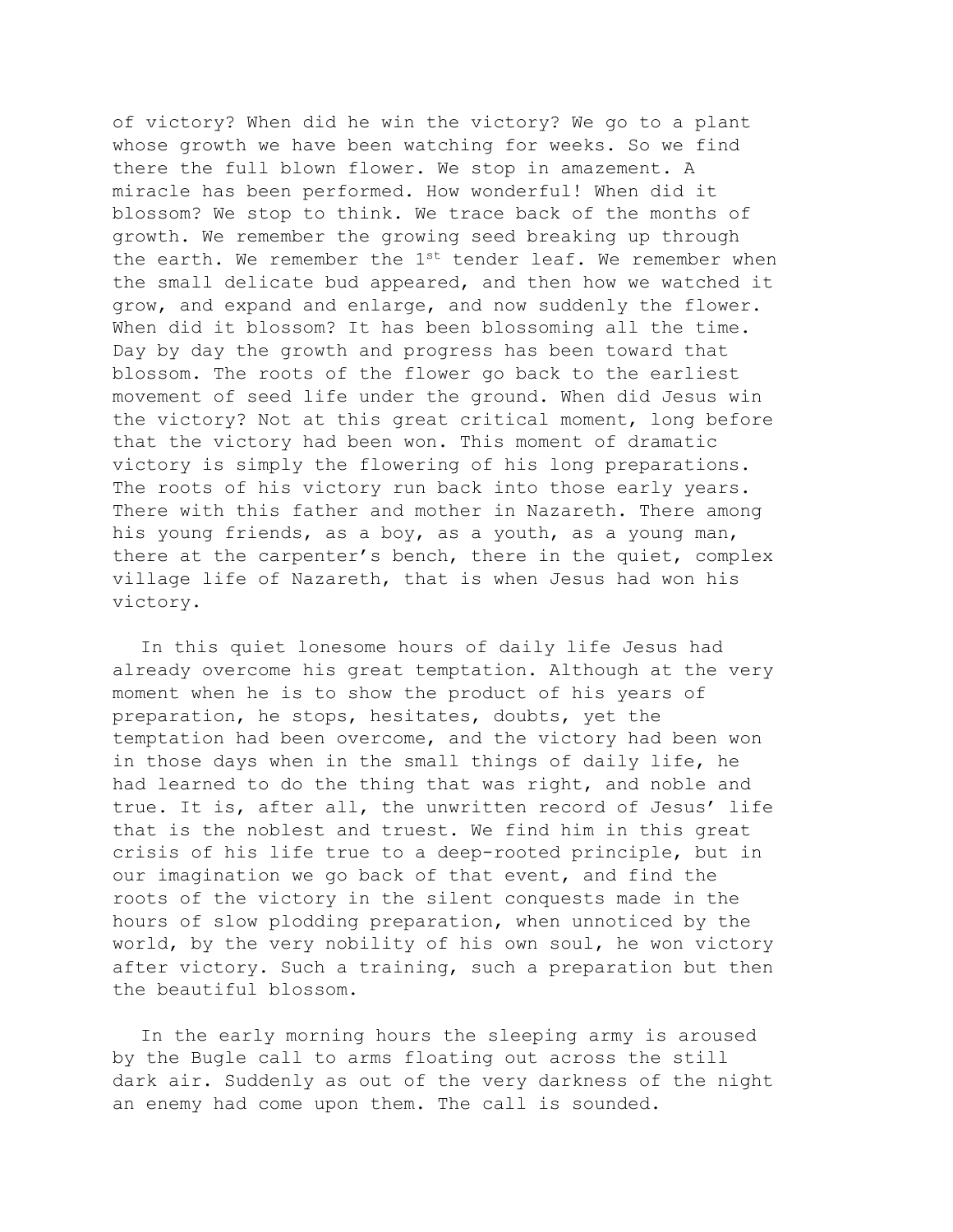Immediately all is life and activity. Men fall into places, lines are formed, the charge is sounded, the battle fought, the victory won. That was the dramatic critical moment, but the victory was won in the long hard drills when the crude mass of men was being made over into a well-organized, thoroughly drilled army. The victory was won in those silent lonely hours when the men sitting before the campfire solemnly avowed to themselves that they would give their life for the country.

Tomorrow we all stop in our rushing busy life to do honor to the man whom we like to think in a time of trial won a great victory for our country. We read in the accounts of his life, and in the stories of American history of the great dramatic events when great victories were won, and the independence of the colonists assured. But you know and I know that it is in the unwritten record of Washington's life that these victories were being slowly won by the years of noble manly preparation. We know that the great courage and power of the American colonists displayed at that moment were but the natural flowing of the plant of independence which had been planted in new soil generations before.

So the victories of these moments, when so much is at stake, when the issue of a life or a nation is to be determined, are won, not at the critical moment, but in the hours of preparation. Jesus' great temptation had already been resisted in those quiet years of hard work by the carpenter's bench, and in his life among the people of Nazareth. For in those days, "Jesus advanced in wisdom and stature, and in favor with God and man."

**IV.** It is not because these ideas are of historic interest, it is not because they throw light upon the character and power of Jesus, but it is because they throw light upon the problems of your life and my life. Each one of us in our own way is working out the problem of his life. Sometimes we feel disheartened and discouraged because we do not get along faster, sometimes we are willing to find fault with our opportunities, but we must remember that it is only at such moments that our lives are raised above the commonplace. If we are to win the victories we must win them in the quiet everyday rounds of duties in our homes,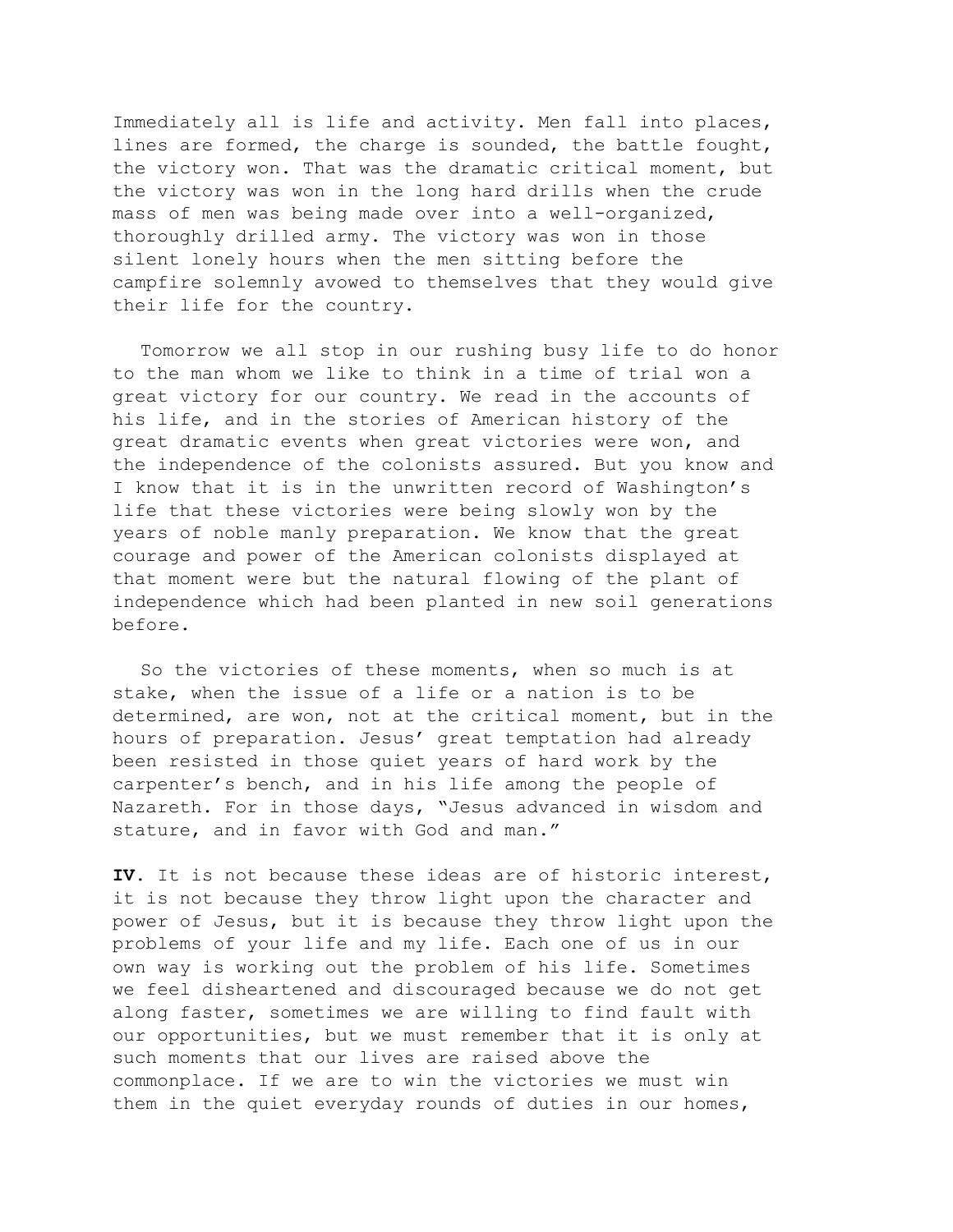among our friends, in our business. If we can win victories then, the victories will come also at the great moments. The plant has many leaves but few blossoms.

Then again there is one problem of our life that we ought to be preparing for. We live along year after year without sorrow or misery. But sooner or later the time is coming when we must part with some dear friend. Out of the very stillness of the night comes the great sorrow. It takes us by surprise. We are not prepared for it. Crushed, not knowing in which direction to turn, we suffer and despair. It is to prepare for such possibilities as that that you and I need the growth and development in the deep spiritual things of life. When I hear a man say that he has no need for the religious life, I shudder to think of the hopelessness and despair which any great calamity may bring upon him. The roots of a victory over a great sorrow and hardship are in these quiet hours when we learn to fix our minds upon the great and inspiring ideas and hopes of brotherly love, in the household of the great Father.

But let us direct our thoughts in another direction. I think that this story of Jesus' temptation is of special interest to such people as have inherited or been so fortunate as to see the real worth of modern liberal religion. I had hoped that, as I suggested the great importance of Jesus' victory, that you would see the very close analogy between Jesus' temptation and the temptation of Liberal Christians. We know that we have a conception of God and man and the religious life that is more real, vital and inspiring than the conceptions held by the so-called conservatives. You and I enjoy our simply faith in God and man, but we know that there are thousands of human souls whose lives are poisoned, made unhappy and miserable, simply because no one has told them of a simple religion, of love to God and man, which finds its manifestation in a pure mind and a noble life. The mission in the Temple with the Doctors was seen by Channing and Parker and Emerson, and the hundreds of brave souls who made a sacrifice for their conscious' sake. But the great temptation has not yet come when we shall be called upon to make the sacrifice. The roots of the victory must be in the preparations that you and I are making in our lives now. I say the great temptation has not yet come. But you know and I know that